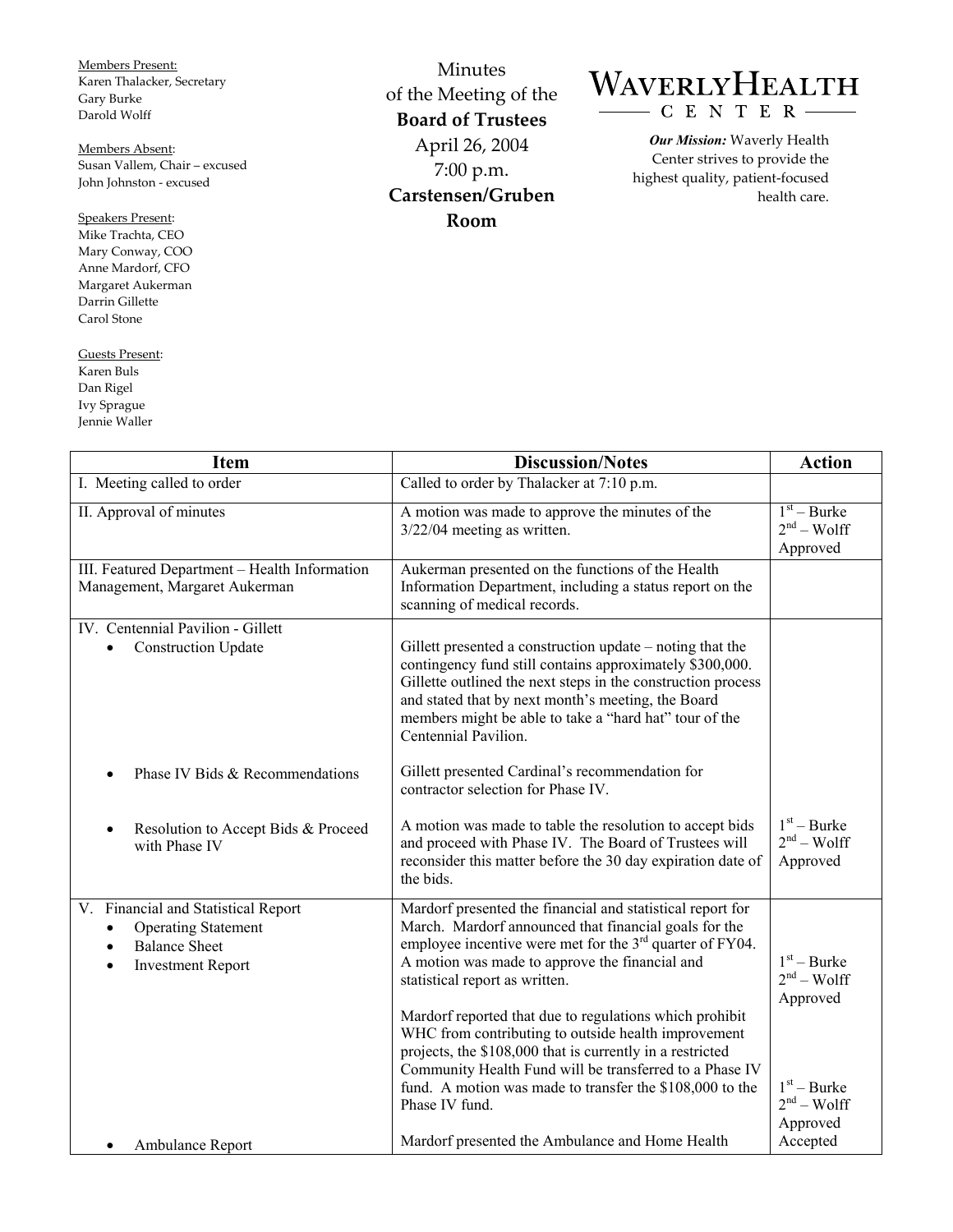| Home Health Report<br>$\bullet$                                   | reports for March as distributed to the Board members.                                                                    |                               |
|-------------------------------------------------------------------|---------------------------------------------------------------------------------------------------------------------------|-------------------------------|
|                                                                   |                                                                                                                           |                               |
|                                                                   |                                                                                                                           |                               |
| VI. Organizational Performance Improvement                        | Stone presented the Organizational Performance                                                                            | Accepted                      |
| Report $-3nd$ Quarter                                             | Improvement Report $-\tilde{3}^{rd}$ Quarter as included in the                                                           |                               |
|                                                                   | Board packets.                                                                                                            |                               |
| VII. Committee Reports                                            |                                                                                                                           |                               |
| Performance Improvement Committee                                 | The Performance Improvement report was presented as                                                                       | Accepted                      |
|                                                                   | included in the Board packets.                                                                                            |                               |
| <b>Environment of Care Committee</b>                              | The Environment of Care Committee minutes were                                                                            | Accepted                      |
|                                                                   | presented as included in the Board packets.                                                                               |                               |
| VIII. C.E.O.'s Report                                             |                                                                                                                           |                               |
| Patient Satisfaction Survey - $3rd$<br>$\bullet$                  | Trachta presented statistical information outlining the                                                                   |                               |
| Quarter                                                           | past 3 years of patient satisfaction survey information,                                                                  |                               |
|                                                                   | noting that the patient satisfaction goals for the employee<br>incentive were met for the $3rd$ quarter of FY04. A motion | $1st - Wolf$                  |
|                                                                   | was made to approve the payout of the employee                                                                            | $2nd - Burke$                 |
|                                                                   | incentive bonus.                                                                                                          | Approved                      |
| IX. Medical Staff Report                                          | No report.                                                                                                                |                               |
|                                                                   |                                                                                                                           |                               |
| X. Old Business                                                   | No old business.                                                                                                          |                               |
|                                                                   |                                                                                                                           |                               |
| XI. New Business                                                  |                                                                                                                           | $1st - Burke$                 |
| Resignations from Medical Staff:<br>· Danilo Ruiz, M.D.           | Trachta presented the resignation of Dr. Ruiz. A motion<br>was made to accept the resignation.                            | $2nd - Wolf$                  |
|                                                                   |                                                                                                                           | Approved                      |
| New/Revised Policies:                                             | Mardorf presented the revision to the Purchase                                                                            |                               |
| • Purchase Authorization                                          | Authorization policy. A motion was made to approve the<br>policy as written.                                              | $1st - Burke$<br>$2nd - Wolf$ |
|                                                                   |                                                                                                                           | Approved                      |
|                                                                   |                                                                                                                           |                               |
| <b>Auxiliary Bylaws Update</b>                                    | Trachta presented updates to the Auxiliary Bylaws. A<br>motion was made to approve the revision of the Bylaws.            | $1st - Wolf$<br>$2nd - Burke$ |
|                                                                   |                                                                                                                           | Approved                      |
| Reappointment to Home Health                                      | Trachta presented the following proposed reappointments                                                                   |                               |
| <b>Advisory Board</b>                                             | to the Home Health Advisory Board:<br>Lee Fagre, M.D.                                                                     |                               |
| • Lee Fagre, M.D.<br>Ann Killion                                  | Ann Killion                                                                                                               |                               |
| <b>Barb McWhirter</b>                                             | <b>Barb McWhirter</b>                                                                                                     |                               |
|                                                                   | A motion was made to approve the reappointments as                                                                        | $1st - Wolf$<br>$2nd - Burke$ |
|                                                                   | proposed.                                                                                                                 | Approved                      |
| CAH Annual Policy Review<br>$\bullet$                             | Conway presented the minutes of the Annual CAH                                                                            |                               |
|                                                                   | Hospital Policy Review Committee. Conway noted that                                                                       |                               |
|                                                                   | the process of Medical Staff approval has been changed<br>so that all policy changes will be approved by the              |                               |
|                                                                   | Executive Committee of the Medical Staff. Prior to                                                                        |                               |
|                                                                   | policies being reviewed at Executive Committee, they                                                                      |                               |
|                                                                   | will be reviewed by a Board member (acting as a public<br>representative) and Scott Johnson, PA-C (acting as a mid-       |                               |
|                                                                   | level practitioner). This will streamline the process while                                                               |                               |
|                                                                   | still meeting CAH requirements.                                                                                           |                               |
|                                                                   | Trachta reported that the Finance Committee met earlier                                                                   |                               |
| <b>Finance Committee</b><br>• Capital Request – Concrete Steps in | in the day. Trachta presented the following motion for                                                                    | $1st - Wolf$                  |
|                                                                   |                                                                                                                           |                               |